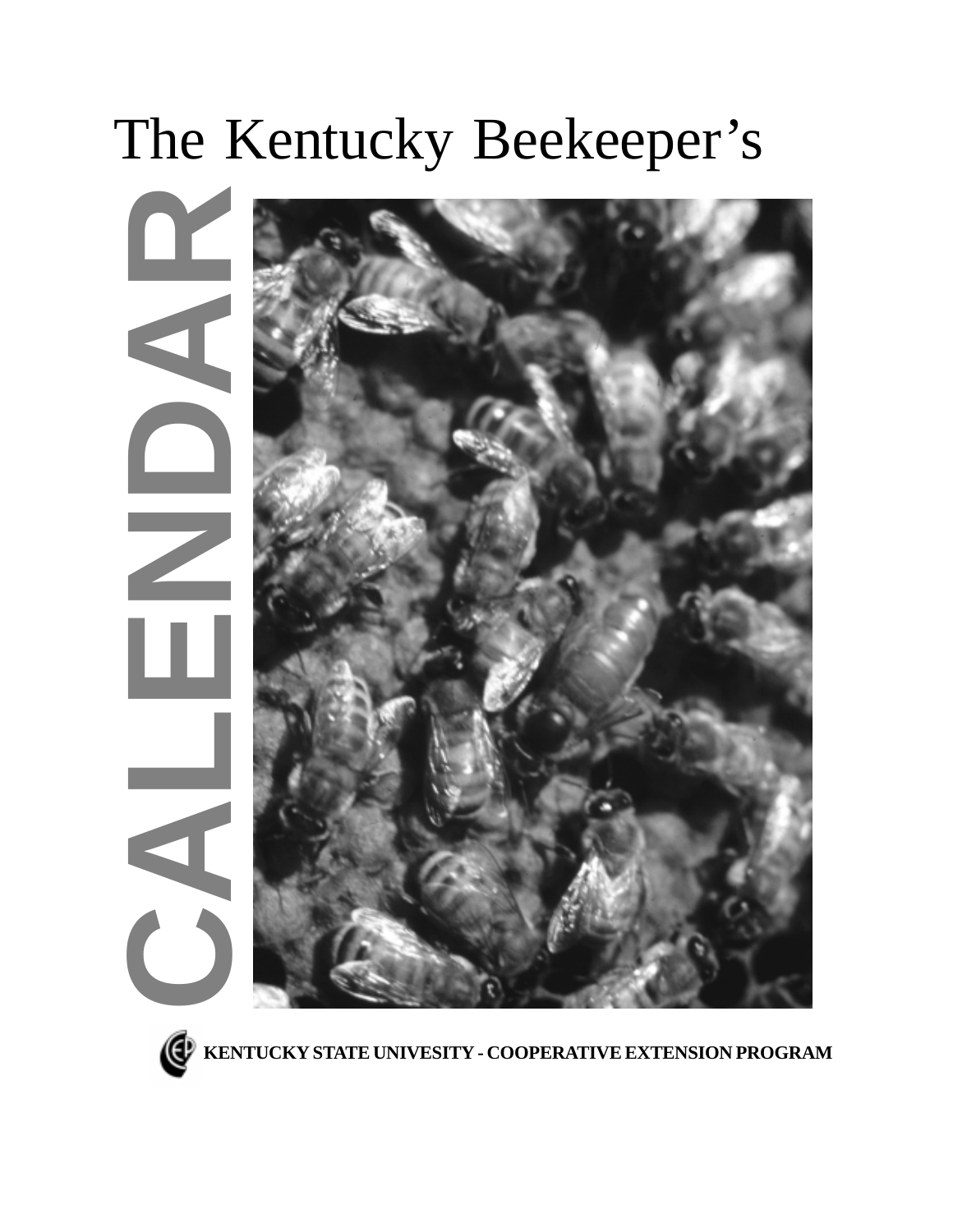## **The Kentucky Beekeeper's Calendar**

*prepared by Thomas C. Webster Apiculture Extension Specialist*

The honey bee hive is as closely tuned to<br>the seasons and the weather as any living plant or animal. An early spring, a dry summer, or a long winter greatly affects the life of the bee hive. For these reasons, the good beekeeper is always scrutinizing the calendar, speculating about rainfall, awaiting the arrival of warm weather, or preparing for winter. This is a guide for beginning beekeepers who are learning to think about the seasonal cycle.

The times given for beekeeping activities will vary, according to weather and location. This calendar is for a year with average weather in central Kentucky. A mild winter and early spring will accelerate bee colony development by several weeks or even a month. If the winter drags on into a cold, rainy spring the bees will lag behind in their development and activities. It's interesting that the times of year that the plants bloom are not affected as much by weather. They may vary by a week but not much more.

Southern and far western Kentucky generally get spring weather a week or two earlier than central Kentucky. The eastern mountains and the northern part of Kentucky are later in getting spring weather. Similarly, fall comes late to the southern and western parts of the state, and early to the east and north. ❏



### **January and February**

#### **What's Happening Inside The Hive?**

The bees keep their winter cluster intact, except on the occasional sunny days in the 50's and above when the bees can fly. The queen begins to lay eggs, and brood rearing begins in the largest, healthiest hives.

Kentucky often gets a sharp cold spell in January. Cold weather will not hurt the bees if they are ready for it — with a good cluster size, plenty of stored honey, and the mites and nosema disease under control. This is not too surprising, since hives are well adapted to overwinter successfully in northern Canada. At KSU we have measured bee hive cluster temperatures above 80° or 90° on snowy January days.

#### **Beekeeper Chores**

This is the time for constructing, painting, and repairing equipment. Most of the new catalogs from the beekeeping supply companies will be available in January. Your goal should be to have the bees and the equipment ready for making honey by mid-April. Old, dark comb should be removed from frames in storage. Do not install the foundation yet — that should be done just before the frames go into the hives. Foundation will dry, crack, and be rejected by the bees if it is exposed to the air for a long time prior to going into the hive.

If you are buying queens or package bees this year, order by January. By February or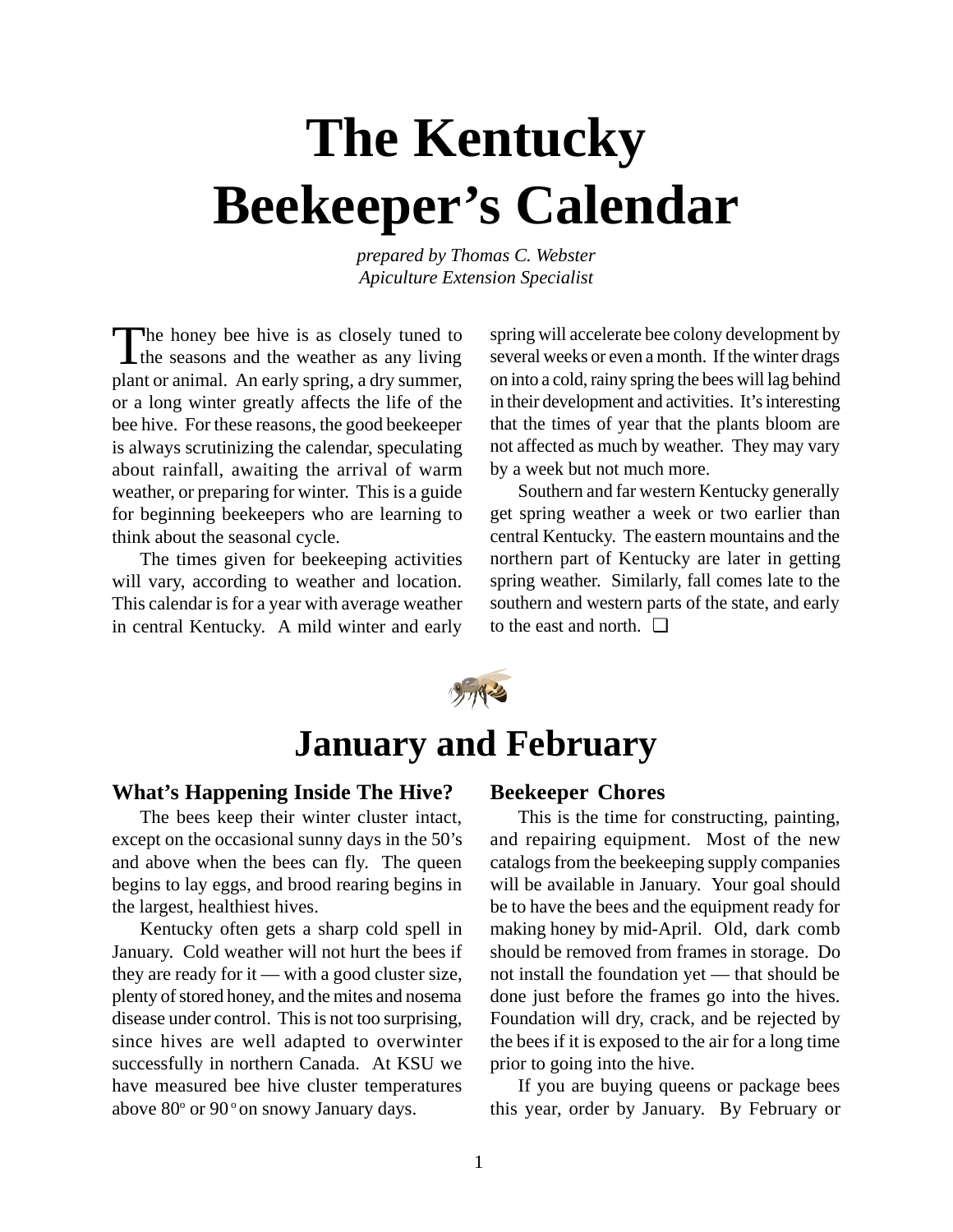March, many of the producers will be booked solid and not able to promise your shipment of bees before May. The availability of queens and packages depends partly on winter weather in the southern states where they are produced. A relatively cold winter will delay their production of bees.

There will be a few days in these months above 60<sup>o</sup>. If possible, take a few minutes to look at your hives. If no bees are flying from a hive, you probably have lost it or it's very weak and could die soon. Open it and take a look.

When examining a hive in late winter, you will be concerned with several things. Are there signs of serious tracheal mite infestation? It's normal for a few dead bees to be carried out of the hive on warm winter days. But if many bees are crawling and clustered on the ground in front of the hive, suspect tracheal mites. They will be unable to fly and a few may have "Kwing" (wings sticking out at an odd angle). Often problems can be diagnosed at KSU or the Kentucky Department of Agriculture from a sample of worker bees taken from a weak hive. (See the KSU publications "The Tracheal Mite: a microscopic parasite of honey bees" and "Preparing and mailing honey bee samples for mite and disease diagnosis.")

Does a cluster of bees nearly as large as last fall remain? How many honey frames are left? The bees should still have several frames with honey they stored last year. You may add honey frames from other hives that have more honey, if necessary. But do not break the cluster of bees by placing frames of honey inside of it. The bees will need to maintain their cluster through the remaining cold weather of late winter and early spring.

Middle or late February is a good time to install Apistan or Checkmite strips for varroa mite control. By getting the strips in early, it's possible to leave them in for a full eight weeks (Apistan) or six weeks (Checkmite) and then remove them well before the honey flow begins in late April. Mark your calendar so that you remember when the strips should be removed.

#### **Observations and Ideas**

Take a look at the maple trees through the month of February. The maple flowers are a drab, dark red and bees collect yellow pollen from them. This is an indication of the first availability of food for the bees, and that the end of winter is coming.

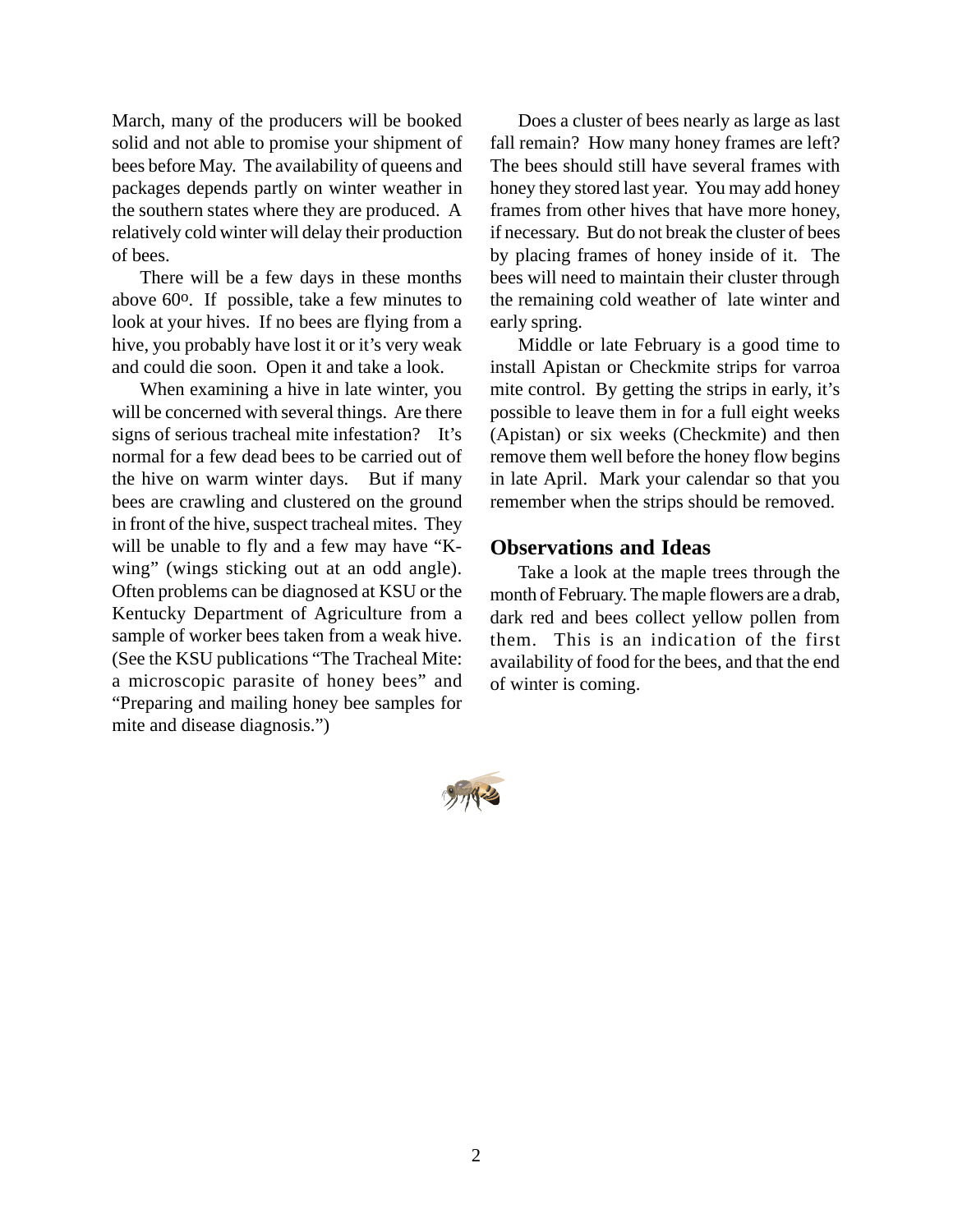## **March**

#### **What's Happening Inside The Hive?**

March is a critical time for the bees. The bees will thrive or suffer depending on weather and your management. Tracheal mites, starvation, and nosema disease are the main enemies at this time.

The bees are starting to rear more brood, but it's an erratic process. Dandelions and henbit appear as significant pollen and nectar sources. For a few warm days the bees bring in the pollen and feed larvae. The queen increases her egg laying. Then a cold spell hits, and the cluster contracts. Often some of the brood is left outside of the cluster and starves. The bees destroy this dead brood. Brood in the center of the cluster matures, and young worker bees emerge to join the colony. Then the weather warms up again, the queen resumes her egg laying, and this cycle continues. Gradually, young worker bees replace all of the old "winter" bees that were reared last year.

The bees have consumed a lot of honey through the winter but have not had a chance to make new honey, so stores are low. Brood rearing requires the bees to consume honey rapidly for two reasons : First, the hungry larvae demand a lot of food. Second, the brood cluster temperature must be raised to above 90o. To reach that higher temperature, the worker bees eat honey and generate more heat by "shivering" with their flight muscles. This is why starvation in March is a real danger. If you find a ball of dead bees in the comb, each with its head in a cell, that's a sure sign of starvation.

The long period of confinement can take its toll in the buildup of tracheal mites and nosema disease. Both tend to increase through the winter because the bees are confined and unable to fly frequently.

#### **Beekeeper Chores**

Vegetable shortening patties and menthol should go into the hive as treatments for tracheal mites. The shortening is particularly helpful because it works better than menthol in cool weather. If you use Apicure (formic acid) gel packs for varroa control, this is a good time to put them in the hives. Apistan or Checkmite strips should be installed if they were not installed in February.

If the bees are low on honey, feed with sugar syrup. This will boost brood rearing. The best time is when the weather is predicted to be warm (highs of  $60^\circ$  or above) for several days. The bees will not break their cluster to take the syrup during cold weather. Include Fumadil B mixed into the syrup, to control nosema disease. Nosema disease hurts the bees' ability to rear brood. A good start on brood rearing in spring time is essential for honey production or crop pollination later on.

Remove the entrance reducer, a wooden strip that restricts the entrance of the hive. The bees will soon need more room to come and go.

Be sure you have your empty frames, supers, and new foundation ready. Beekeeping supply companies experience a rush of orders from last-minute beekeepers in April. If it happens to be a good year for honey you don't want to miss it because you didn't order equipment in time.

#### **Observations and ideas**

This may be the time to look for new apiary sites, especially if you plan to add to your number of hives. The need for windbreak will be most apparent in winter and spring. The hives should also have direct sunlight from the south and east. Easy access by car or truck is also a plus, if you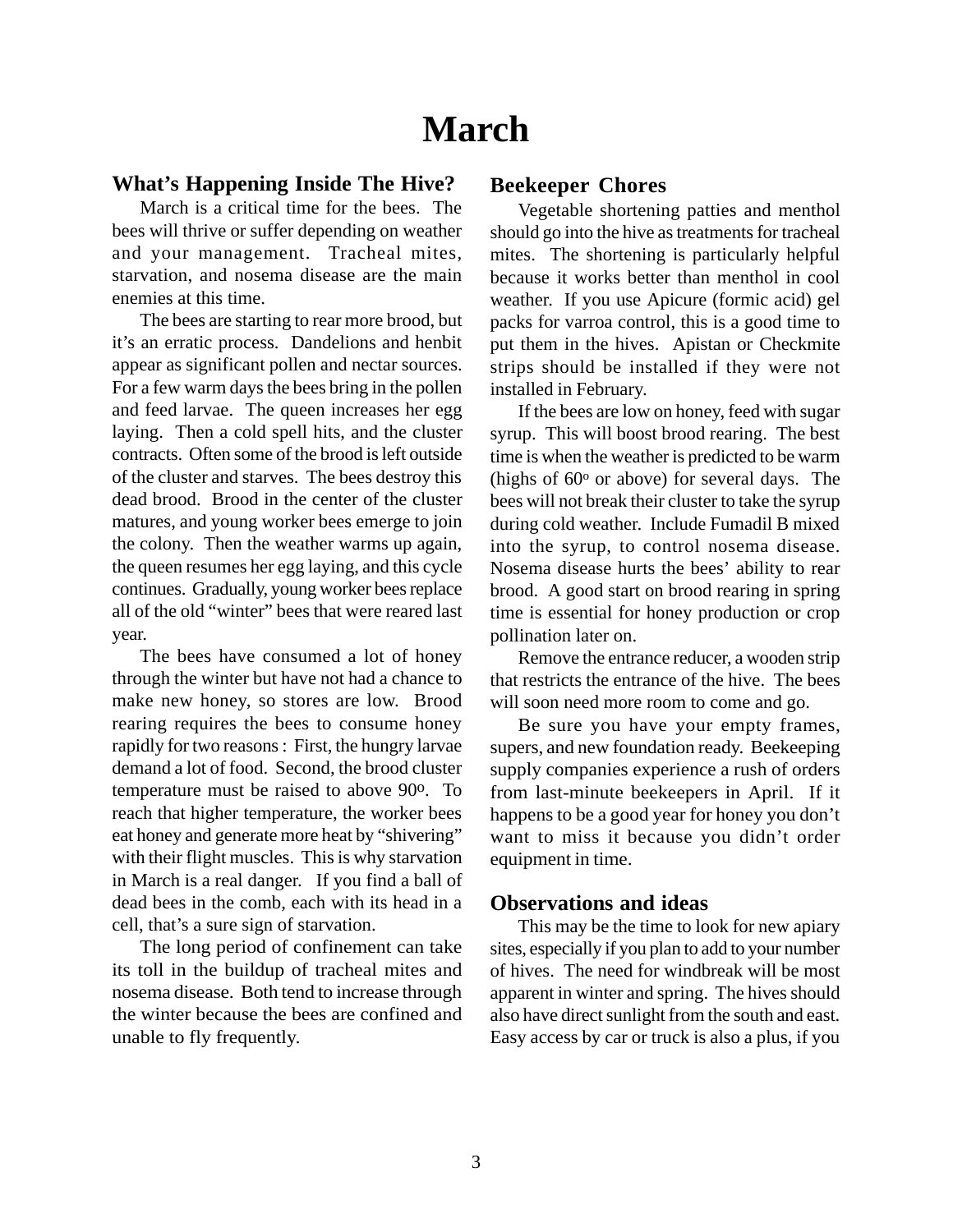plan on hauling a good honey crop. Later in the spring, look for bee forage in the vicinity. Pasture, tobacco fields, and most cultivated farm land is "desert" as far as the bees are concerned. If the hives are not close to or visible from the nearest road you will have fewer worries about vandalism. Avoid apiary sites that may be bothered by livestock. A large animal can easily knock over a hive.



#### **What's Happening Inside The Hive?**

By April, the bees have made it over the hump. The problems they faced in March have not completely disappeared, but a healthy hive needs only a little nurturing now. Brood rearing should really increase through this month. If it does not, your hive has serious problems. As the warmer weather comes, look for many bees returning with pollen loads. The stronger hives will have a significant amount of drone brood in preparation for the mating season.

#### **Beekeeper Chores**

In particular, keep an eye on the 5-day weather forecasts. A week of cold rain could really hurt the brood rearing. Feed the bees if you see this coming and the hive does not have at least a frame or two of stored honey. Add a second deep hive body when the brood, pollen and honey have nearly filled the first body. This extra space will help reduce swarming. The loss of productive bees in a swarm is your main threat in late spring.

Remove the tracheal mite treatments. Problems with tracheal mites can continue even if you did put the treatments on in March. But as long as the hive is rearing brood, healthy bees will be replacing those with tracheal mites. Remove the varroa mite treatments according to when they were installed in February or March.

Treat your hive with terramycin to prevent American foulbrood (AFB) disease. This is especially important if you have had problems with AFB in recent years or have purchased used equipment. Be sure this treatment is completed before you put honey supers on your hives.

This is a good month to requeen your hive, if the queen you have now is weak or is at least two years old. If your queen is only a year old, watch the brood pattern develop through the spring months. If the amount of brood is considerably less than it was last year at this time, think about possible causes : mites, nosema or bad weather. If you can rule out these causes, look closely at the queen. Is she long and fat, or about as small as the worker bees? A good queen will be considerably longer than a worker bee once she has started to lay eggs. Does she move all of her legs normally as she walks across the comb? An injured queen must be replaced. If she is shiny, small and "bald" she has been attacked by the workers who have chewed the hair from her. Such a queen must be replaced as soon as possible.

#### **Observations and Ideas**

If you are pollinating strawberries, pears, cherries or apples in April, a strong hive is much better than a weak one. Remember that bees collect pollen for brood rearing. A hive with four or five frames of uncapped brood will need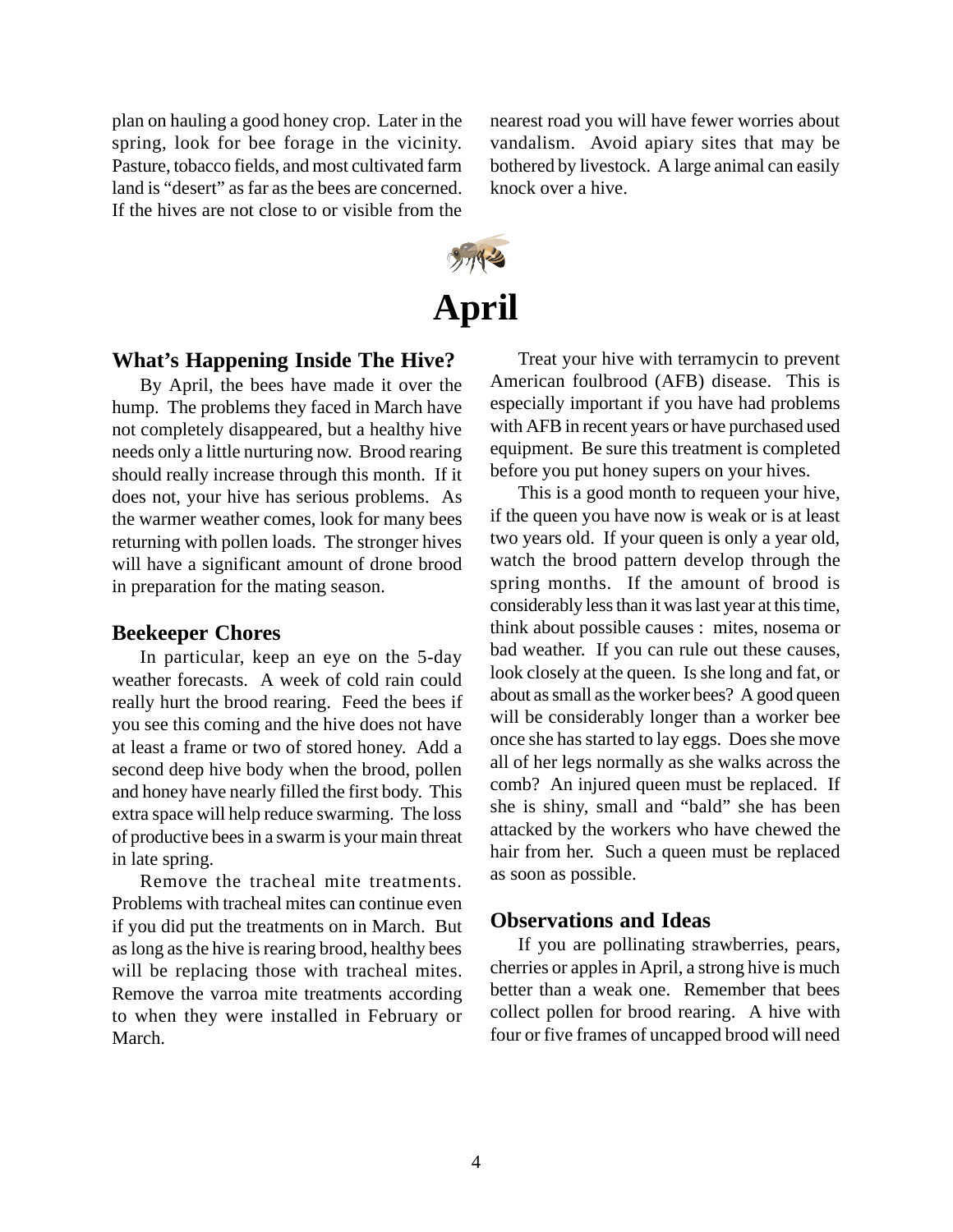(and collect) much more pollen than a weak hive with only one frame of brood. The pollen foragers are the ones that are best at transferring the pollen from one blossom to another — the essence of pollination.



# $M$ ay

#### **What's Happening Inside The Hive?**

In May and June you and the bees are rewarded, or disappointed, by how well you prepared for the honey flow. You may also be busy keeping up with your bees. Serious beekeepers do not take long vacations in May.

If your bees are healthy, everything happens this month. The hive is full of young bees, the weather is almost perfect, and honey plants are blooming everywhere. The queen is laying eggs day and night, often over 1000 daily. There are now enough bees to take care of all the brood. The hive is making honey very quickly, even several pounds daily. If the bees need to make wax they will do this quickly by building onto foundation in your frames or by filling in empty spaces with burr comb. Drone production increases greatly and many drones fly out on sunny afternoons in search of the mating areas.

Swarming becomes a very important factor. May is the ideal time for a colony to reproduce, and most colonies will produce "swarm cells", or queen cells that will mature in time for swarms to issue from the hive. There are three reasons to keep your bees from swarming : (1) Your hive will be weakened and the potential for honey production much less; (2) Your queen will be replaced by a daughter queen which may not be as good as the original; and (3) Your swarming bees can be a nuisance to the neighbors.

The possibility of tracheal mite and nosema problems is very low by now. Only the very weakest hives are still fighting them. Varroa mites should be at very low levels, but be aware that they are starting to increase now that the treatments are out of the hive.

#### **Beekeeper Chores**

Check your hives weekly and add supers as needed. Be sure there is plenty of space above the brood nest for honey. Frames with new foundation should go in. A strong hive will draw out the foundation into new comb in just a few days if the weather is good.

In a hive with two deep brood boxes, the bees will often move to the upper brood box, leaving the lower box relatively empty. This is an inefficient use of space in the hive and can lead to swarming. In May or June it is useful to "reverse" these brood boxes. This means removing all of the boxes, placing the second box on the bottom board where the first box had been, and placing the first box above it. This may break the brood cluster. So check the weather forecast and do this when at least two warm days are coming. The bees will need to rearrange their cluster, and less brood will be lost in the process if it is not exposed to cool weather much below 50°.

#### **Observations and Ideas**

Hold a honey frame horizontally and shake it over the hive. If nectar sprinkles out, your bees are on a honey flow. The nectar is still dilute and watery. With time, the bees will either consume it or continue to thicken and ripen it into honey.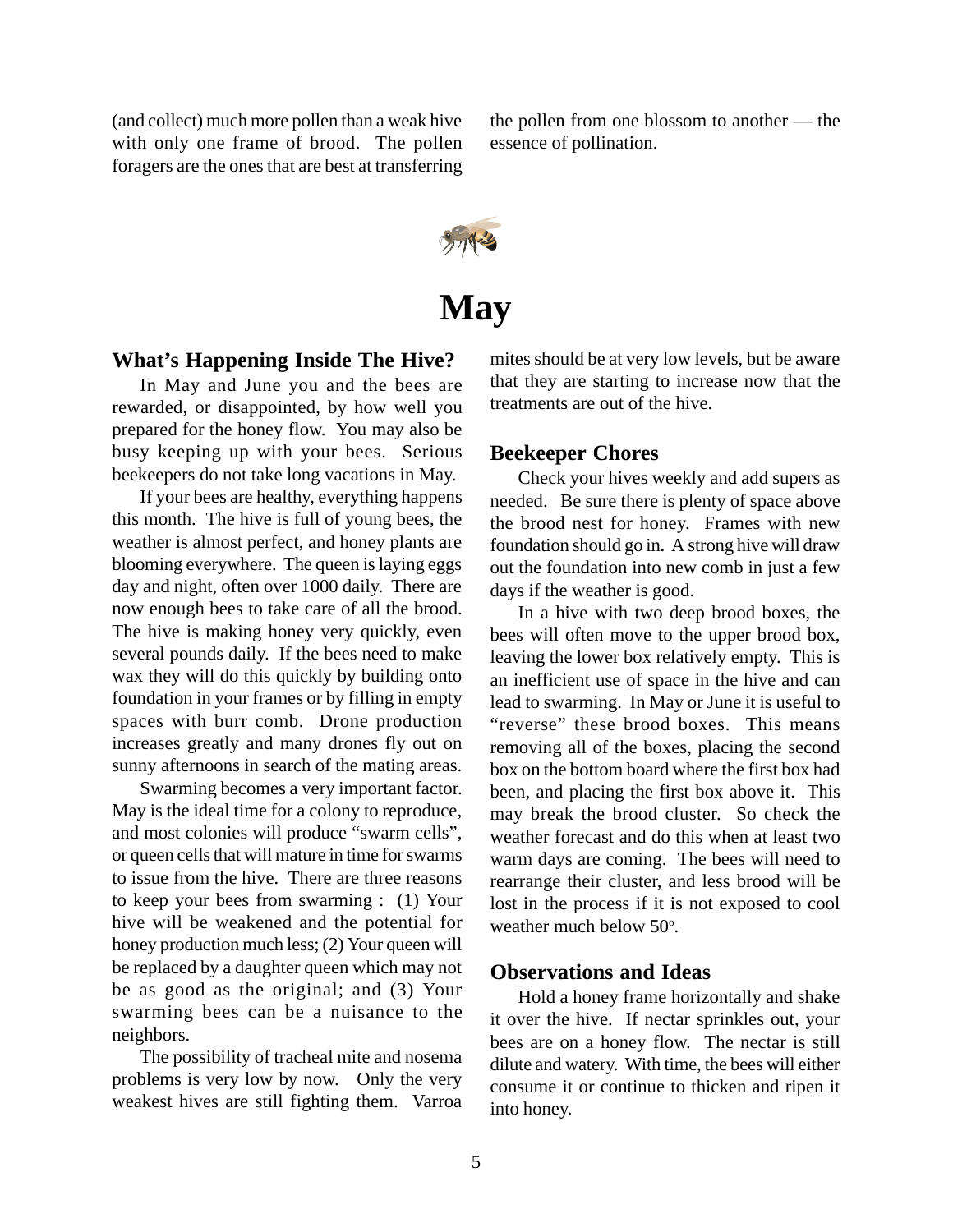Swarm collecting has been a favorite pastime of beekeepers for centuries. If you are interested in doing this, have a few empty hives on hand. Some beekeepers locate empty "trap hives" or "bait hives" near their own hives. Often, a swarm flying out of one of your own hives will move into the trap hive, since it is much like what the bees are searching for. In this way, the beekeeper manages to catch and save the bees, although the source hive is weakened.



# **June**

#### **What's Happening Inside The Hive?**

This month is much like May, except the hive will have more bees. The honey and pollen flows continue. The days are long enough that the bees can fly for 14 to 16 hours a day, and they will.

There is now plenty of drone brood, which is ideal for varroa reproduction. It's too early to treat for varroa, but it's good to look for these mites by uncapping and examining the capped drone brood cells. (See the KSU publication "The Varroa Mite: an external parasite of honey bees".)

#### **Beekeeper Chores**

Inspect the hive weekly if possible. Provide extra honey supers as needed. Watch for queen cells and destroy all that you find. The brood should now fill many of the frames of two hive

bodies. An overcrowded brood nest can stimulate swarming. To provide space you can spread the brood frames apart, and insert one or two empty frames. It's warm enough now that there is no danger of chilling the brood. The queen is looking for empty cells all the time, and she will quickly fill these frames with eggs.

If you are going to increase the number of hives you have by making divides, May or June is the time to do it.

#### **Observations and Ideas**

Walk the roadsides and fields, looking for flowering plants with honey bees on them. If the bees are collecting pollen, note the color. Taste, smell and observe the color of the honey which the bees have just placed in the supers. Over the years you will learn the seasonal cycle of bee plants.



# **July**

#### **What's Happening Inside The Hive?**

The bees are much less active. The honey flow often ends, and the beekeeper will notice that stings are more frequent! This is because the foragers have less to do, and consequently spend more time at home guarding the hive. Swarming is still possible, but much less likely.

Bees are now searching for water to cool their hive, and will fly for miles to find it if necessary. They place small drops of water in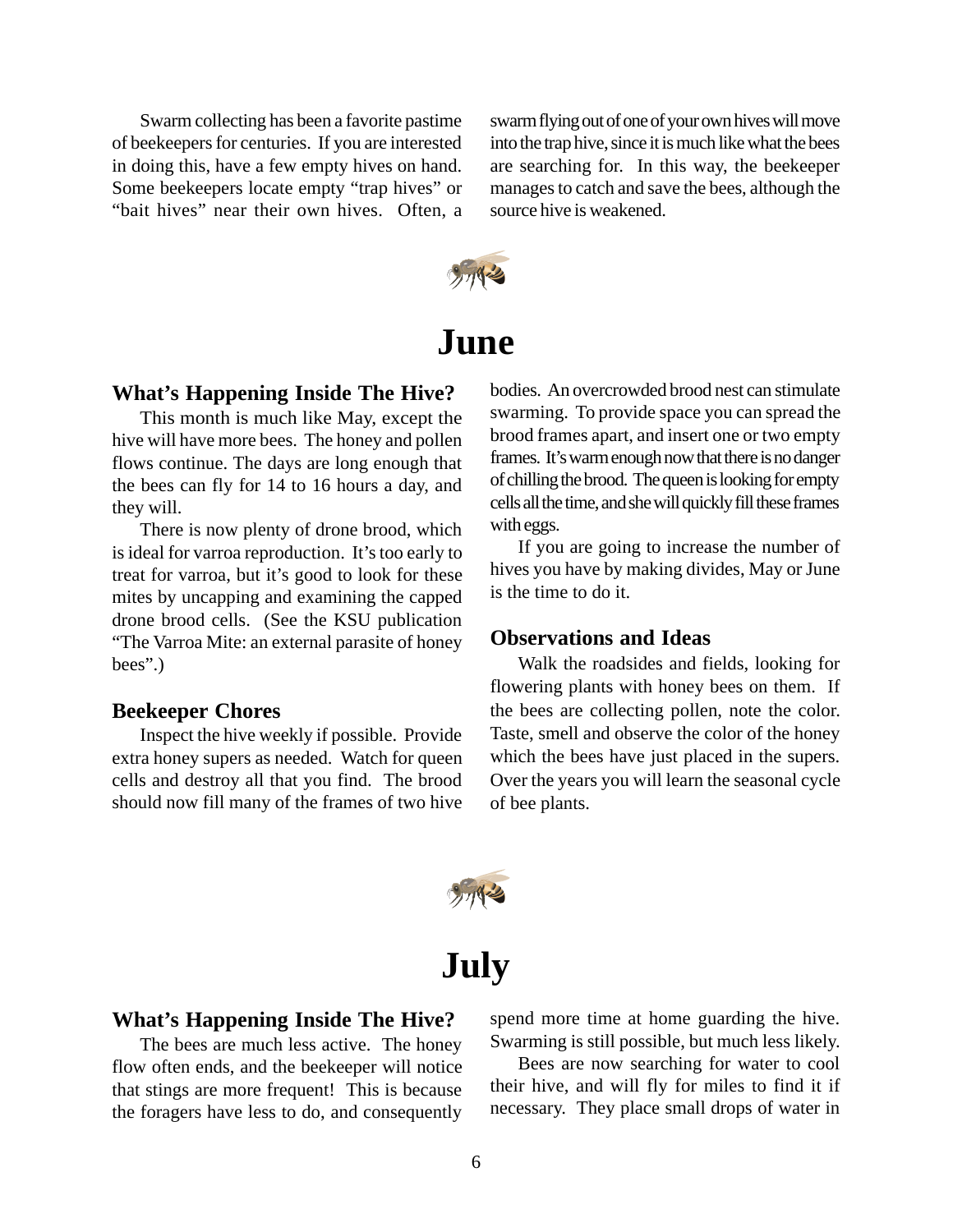the cells and use their wings to fan the air over the cells.

#### **Beekeeper Chores**

Many beekeepers harvest the honey in July. Take the frames in which the honey cells are capped. If the weather has been rainy, the bees may not have been able to remove enough moisture to ripen it yet. In this case, many of the honey cells may still be uncapped. Leave the honey frames on the hives through a hot, dry period, and check again.

Water availability can be a concern. If water (a stream, pond, or other clean water) is not within a half mile, provide a source. This can be a slowly dripping faucet or large container of water with pieces of wood floating in it.

Look for varroa, especially in your strongest hives. Hives with the most bees have the most drone brood, the favorite spot for these mites. Uncap at least a dozen capped drone cells, remove the pupae, and examine them carefully. If you have varroa in these cells, remove the honey harvest as soon as possible and treat with Apistan or Checkmite. If you do not find varroa, repeat this examination in the following weeks.

Sticky boards placed on the bottom boards are more accurate indicators than drone brood checks. If over 15 mites per day are falling to the sticky boards, they are reaching dangerous levels.

Hives can be successfully requeened in July and August. However, it is harder to find the old queen in a hive packed with bees in midsummer, compared with the much smaller hive population in April. It is a good idea to feed the bees to encourage acceptance of the new queen, if requeening is done when the bees are not on a honey flow.

#### **Observations and Ideas**

Scout the area near the hives to see where your bees are finding water. They may be a nuisance to neighbors if your bees have fallen into swimming pools.

Some beekeepers plant crops in the spring to supplement their honey production in July and August. Buckwheat, vitex and sunflower are plants that can provide nectar in mid-summer. At KSU we have found that buckwheat is a relatively drought-resistant nectar source.



# **August**

#### **What's Happening Inside the Hive?**

This month is much like July. The bees are still rearing brood, but storing little honey. And they still need water.

Late summer is the time for bees to try to rob honey from other hives. This is because of the dearth of nectar. If you have more than one hive, don't open a hive for more than a few minutes. Unguarded honey leads to a "robbing frenzy". Even if you then close the hive, the robbing bees remain in the same frame of mind. Stronger hives will do their best to fight their way into the weaker hives. Watch for fighting bees at the entrances of the hives.

August is a serious month for varroa mites. The mites have been reproducing rapidly in the brood cells since spring. Their numbers can build up without any apparent signs of trouble and then suddenly destroy a hive within a few weeks.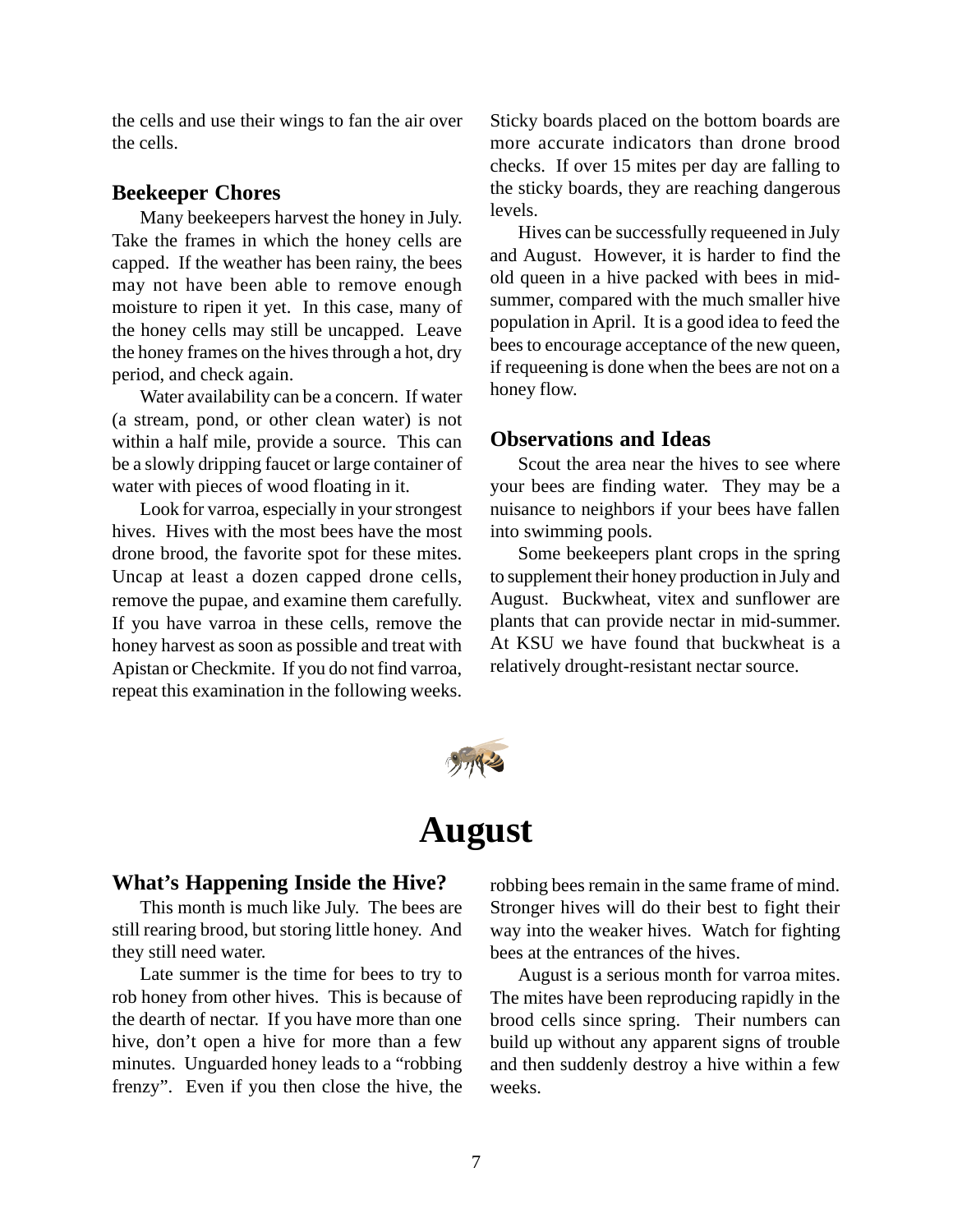#### **Beekeeper Chores**

 If you haven't looked for varroa this summer, do so now (as described for July).

August is the month to begin thinking about winter. A weak hive should be de-queened and united with a stronger hive.

#### **Observations and Ideas**

Kentucky beekeepers work together at the honey booth at the state fair each August in Louisville. The fair is a good opportunity to sell your honey and to meet with other beekeepers. This activity is planned by the Kentucky State Beekeeping Association.

By this time of year, you and your beekeeping friends nearby know whether you have had a good year. Compare notes on honey production, queens, mite problems and other concerns. Note the sources of the best queens purchased by other beekeepers. Word of mouth is often the best way to find good queen and package bee producers.



## **September**

#### **What's Happening Inside the Hive?**

Brood rearing begins to taper off and drone brood has disappeared. Often, a second honey flow comes in September. Goldenrod and aster bloom at this time. With a good location and good weather conditions, the beekeeper can make a significant crop. Have an empty super on the hive to take advantage of this possibility. Your experience from previous years will tell you whether bees can make a late season crop in your area.

#### **Beekeeper Chores**

Put those mite treatments on! Hot September weather may keep you from putting the Apicure gel packs (for varroa) or menthol (for tracheal mites) on. Wait until daytime temperatures are regularly below 85o.

Beekeepers often face a September dilemma. If they put their Apistan on in early September, they will not be able to harvest the honey made in that time. If they wait until late September, the varroa mites may be out of control and the hive lost. The best approach is to monitor your varroa numbers through late summer. That information will allow you to make an informed decision.

The last weeks of warm weather are the time to assess which hives are ready for winter. There is still time to feed syrup to those without sufficient stored honey and to unite the weakest hives with stronger hives.

#### **Observations and Ideas**

Late summer and early fall is yellow jacket season. These wasps are often confused with honey bees by non-beekeepers. If your neighbors have yellow jackets disrupting their picnics, they may blame you. Show them the differences : yellow jackets have less hair than the fuzzy bees, are slightly smaller, live underground, and are interested in many foods like meat that bees don't care for. Yellow jacket nests die when winter comes. Only the queens survive, hibernate through the winter, and start new nests alone in spring.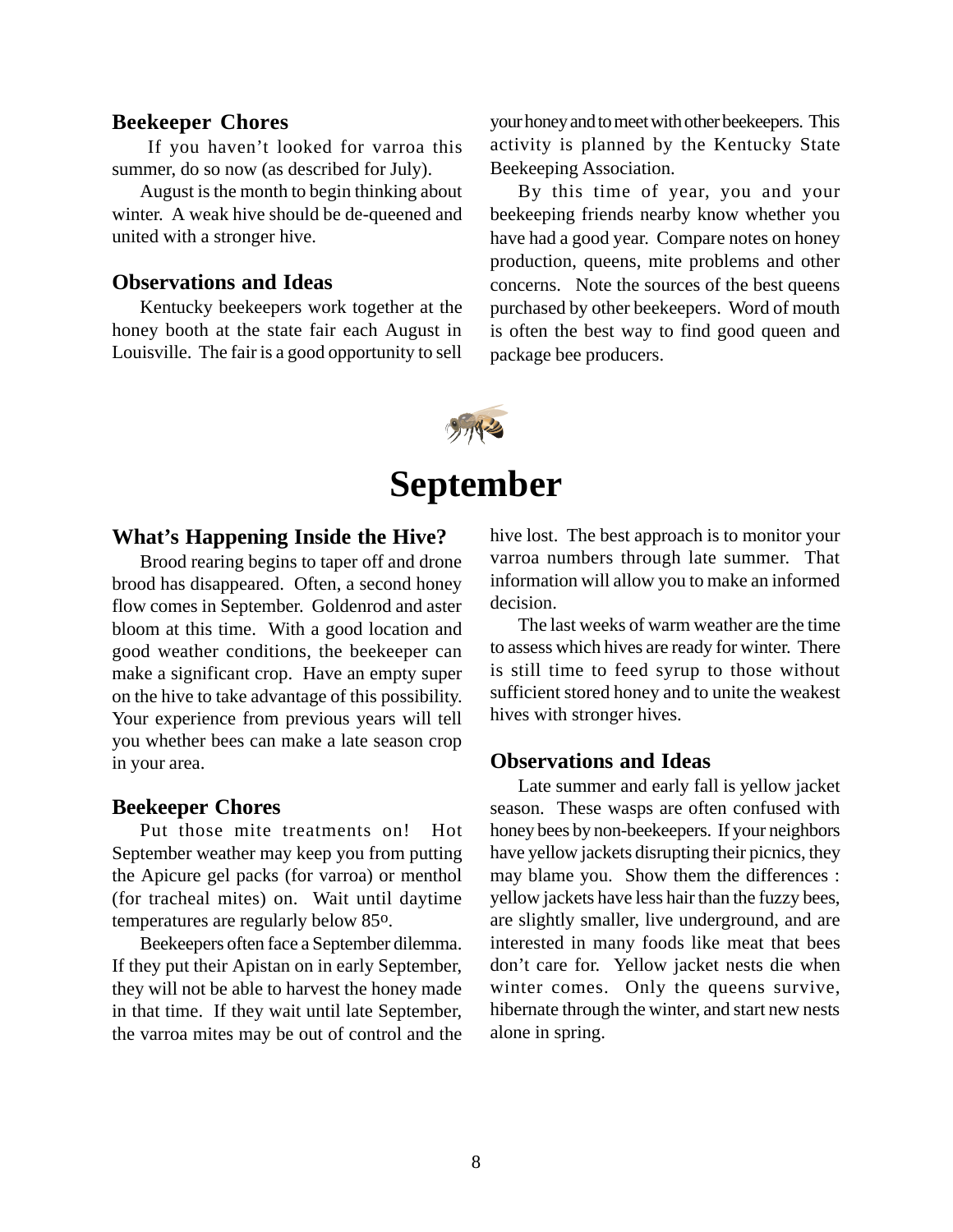### **October**

#### **What's Happening Inside the Hive?**

Brood rearing declines dramatically to a small cluster of cells. Drones remaining in the hive are ejected by the workers. The bees begin to winterize their hive by collecting propolis, a sticky substance made from plant resins. The hive is now harder to open, and many frames are glued into position with propolis.

#### **Beekeeper Chores**

Queen excluders should be removed by October, since they no longer serve any purpose. Late October or early November is the time to remove the mite treatments. The bees may take a little syrup in early October, but it is usually too late to feed the bees if they have not stored enough honey to make it through the winter.

Take a last look at the bees and make a note as to the size of the cluster and the amount of stored honey. This information will be useful in spring, when you may wonder about problems the bees had in making it through the winter.

Some animals — mainly skunks — are looking for food in preparation for winter. Prevent skunks from scratching at the front of the hive by stapling a barrier of chicken wire or hardware cloth around the front of the hive.

In eastern Kentucky, bears are becoming prevalent. Like skunks, they will eat the bees to fatten up for winter, but in a much more destructive manner. One bear can demolish the hives and consume most of the brood comb. If bears have been a problem in your area, prevent them from attacking your hives with an electric fence. If bears are persistent, either the bees or the bears must be moved. Contact your local office of the Department of Fish and Wildlife about bear problems.

#### **Observations and Ideas**

You may note that some hives have propolized more than others. This is largely a genetic trait. If you feel this is an annoyance, try queens from a different queen producer.

After the first hard frost, watch the eviction of drones. It's often a real struggle between the workers and the drones.



### **November and December**

#### **What's Happening Inside the Hive?**

The bees have changed to their wintertime mode. A large colony may have a small amount of brood in early November, but that will soon disappear. By now the queen has completely stopped laying eggs. Five or ten days in November will be warm enough for the bees to fly, but they will find nothing blooming.

As the weather gets cold, the bees form a tight cluster to keep warm. This ball of bees overlaps several frames of honey. The bees gradually consume their stored honey and generate heat. The colder it gets, the tighter the bees cluster. Week by week, the ball of bees gradually moves through the hive to find more honey. When the first snowfall covers the hives, consider that the honey bee is the only insect in Kentucky that keeps warm all winter.

In early winter, mice may move into a hive and make a nest. This can occur even if the hive is alive and well overwinter. The bees are tightly